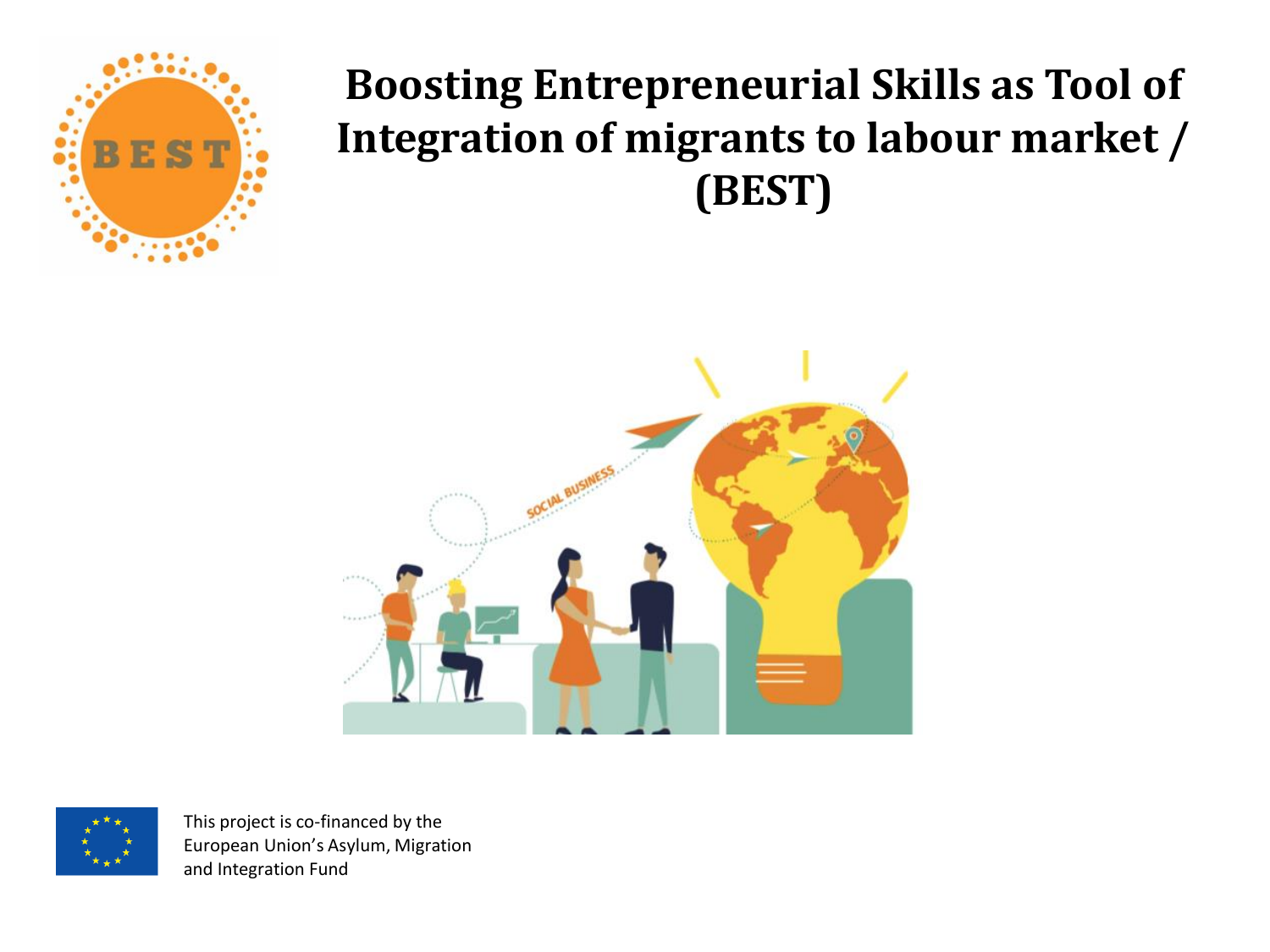

#### **Consortium**















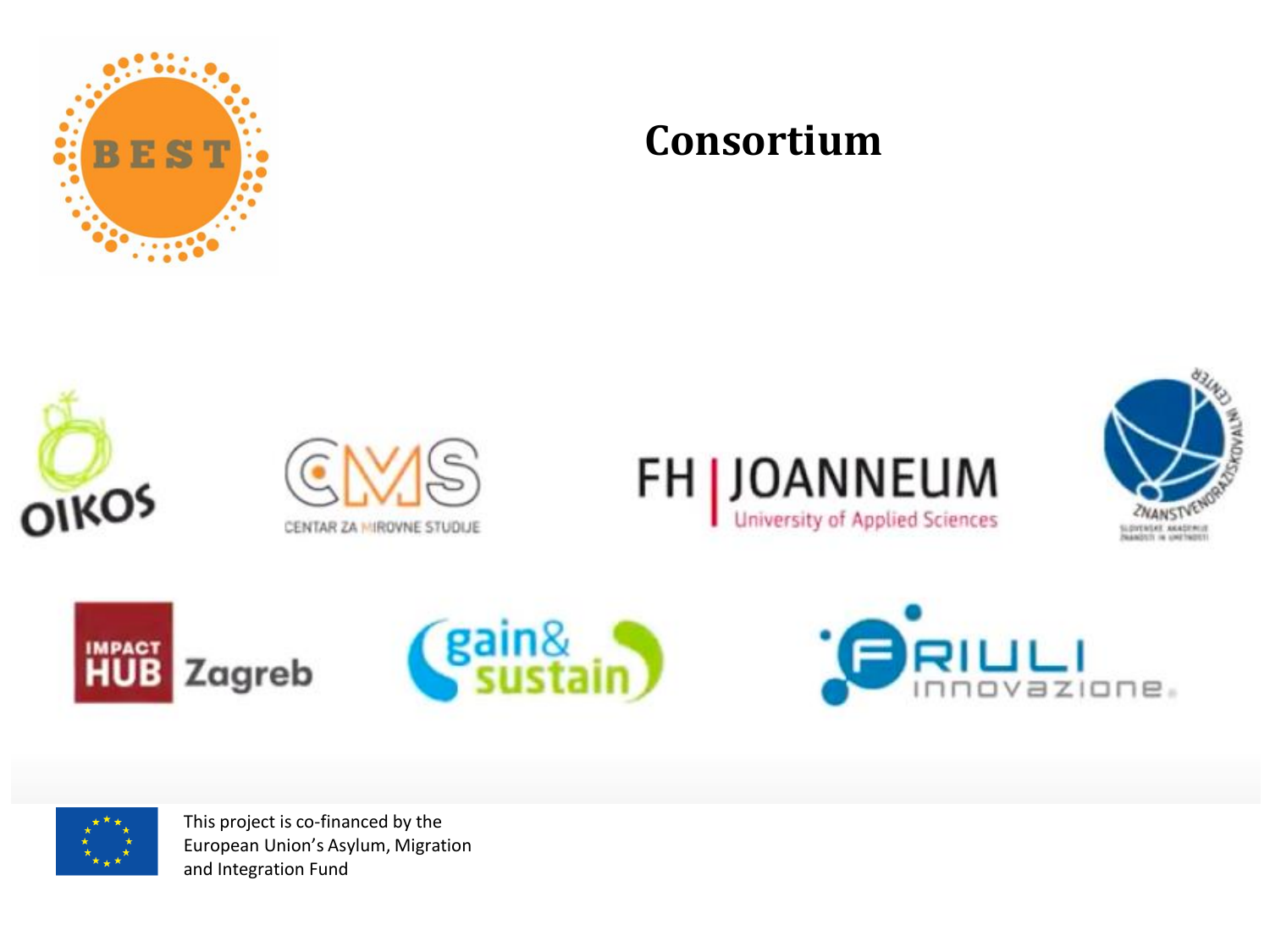

# **Objectives of the project**

- 1. To develop a **pedagogical framework** in order to train and upgrade skills of TCNs who are´considering becoming entrepreneur/self-employed.
- 2. 2. To test "in situ" the curriculum with **three entrepreneurship courses**  per Partner Country and analyse its usability and quality as well as follow up on the TCN through **16 peer reviews** taking the most successful elements to the final version that will be published as guide in the **handbook in several European languages**.
- 3. To create a strong local/regional/national and transnational strategic partnership that sets up the necessary elements to use the pedagogical framework with our special target group of migrants originating from third-countries beyond the lifetime of the BEST project giving it a transnational and European dimension.
- 4. To ensure the sustainability of the project in the long term through the creation of strong, strategic partnerships will be concretized through "**4 Cooperation Agreements**" (1 per country) between public and private stakeholders beyond the partnership at local/regional/national and transnational level.

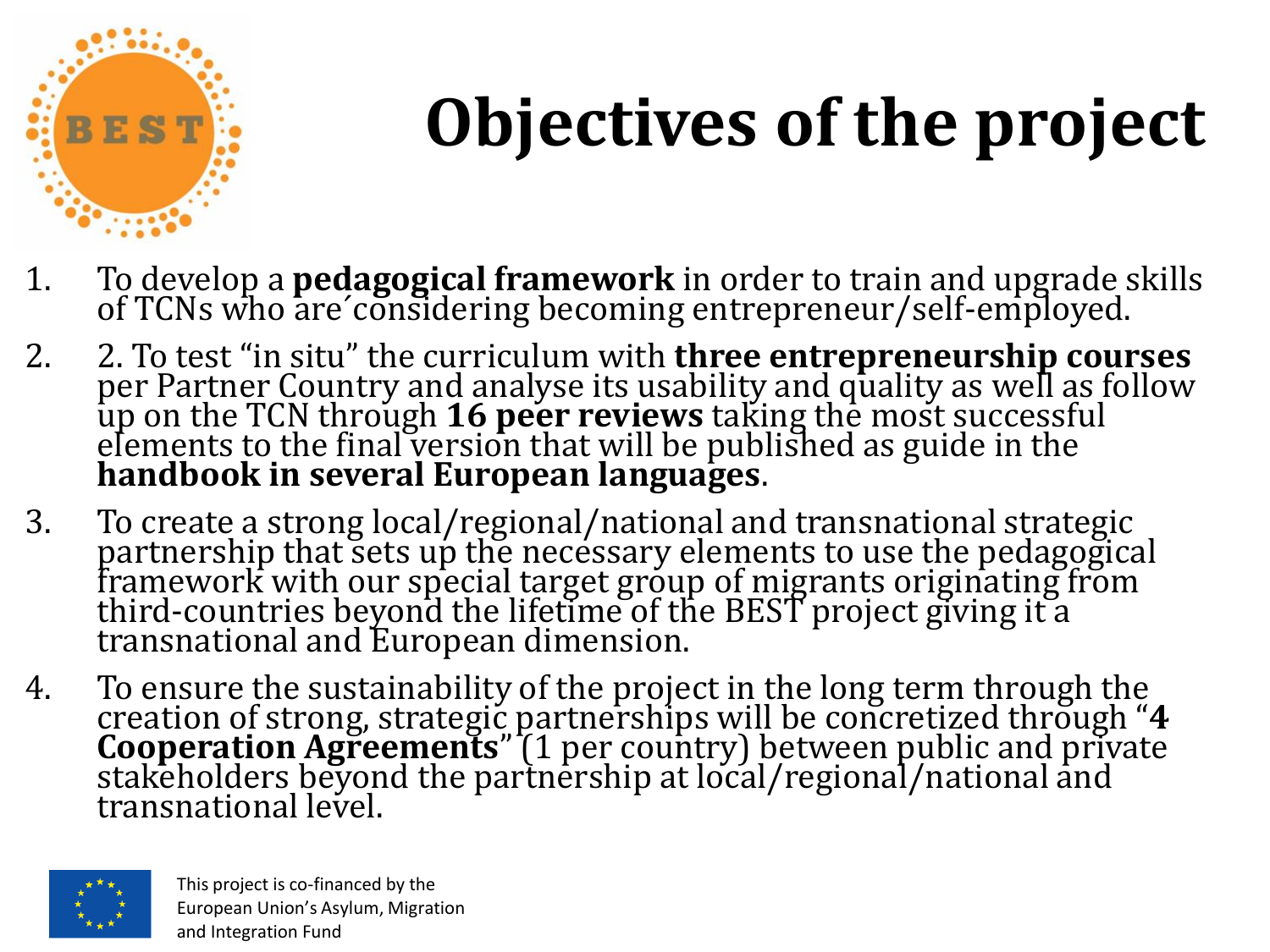

# **Facts & Figures: The project**

- 4 countries, 7 partners
- Duration: 01.02.19- 31.07.2021)
- Co-funded by AMIF
- Main challenge  $\rightarrow$  Difficult access to information and to labour market & acknowledgement procedure of profession/education
- Solution  $\rightarrow$  Empowering entrepreneurial skills and changing mindset through "blended learning" and fostering synergies with other entrepreneurs: Be a "creator" of your own professional path
- Result  $\rightarrow$  Strong network and peer-to-peer support together with continuous coaching by experts, new social entrepreneurs!

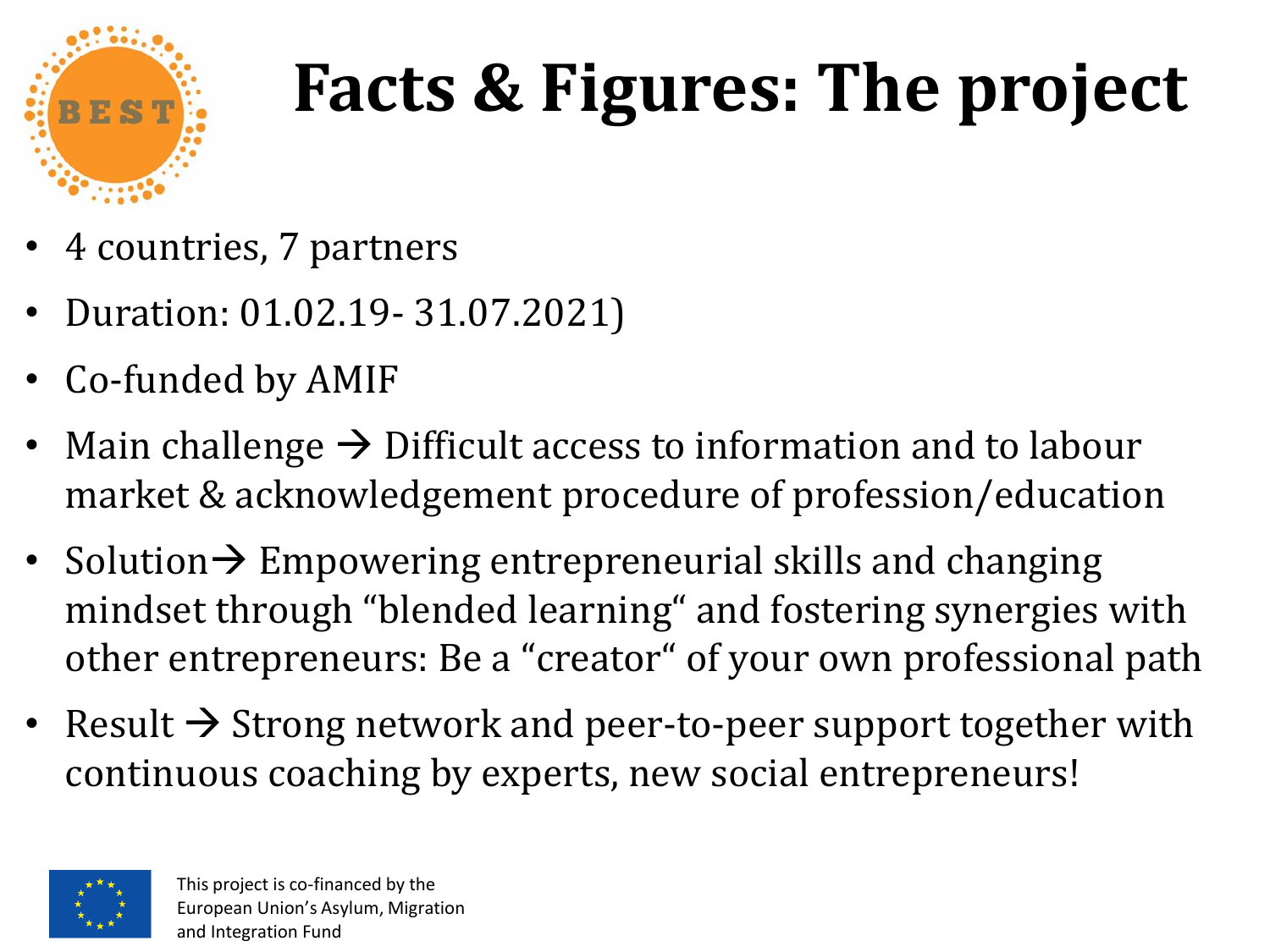

### **Basics of Social Entrepreneurship Business Modelling**

- 100 hours workload (ECTS)
- At least 25 hours face-to-face or online training and 75 hours of individual work
- Pedagogical Framework by University of Applied Sciences FH Joanneum (Austria)
- Course platform Moodle
- Divided into 5 Modules
- Format: blended learning or fully onilne

#### **Module 1: Business** Module 2: Module 3: Finances Module 4: Social Module 5: Social idea creation Product/service change and networks impact What does the cost development What is the social structure look like? Which partners and How can I have an impact? challenge that needs to be Which product/service do How does the company relations do I need for my How can I measure my overcome? you offer? generate income? business? social impact? What do I have to do to What is your target market How can I scale and solve the challenge? like? expand my business?

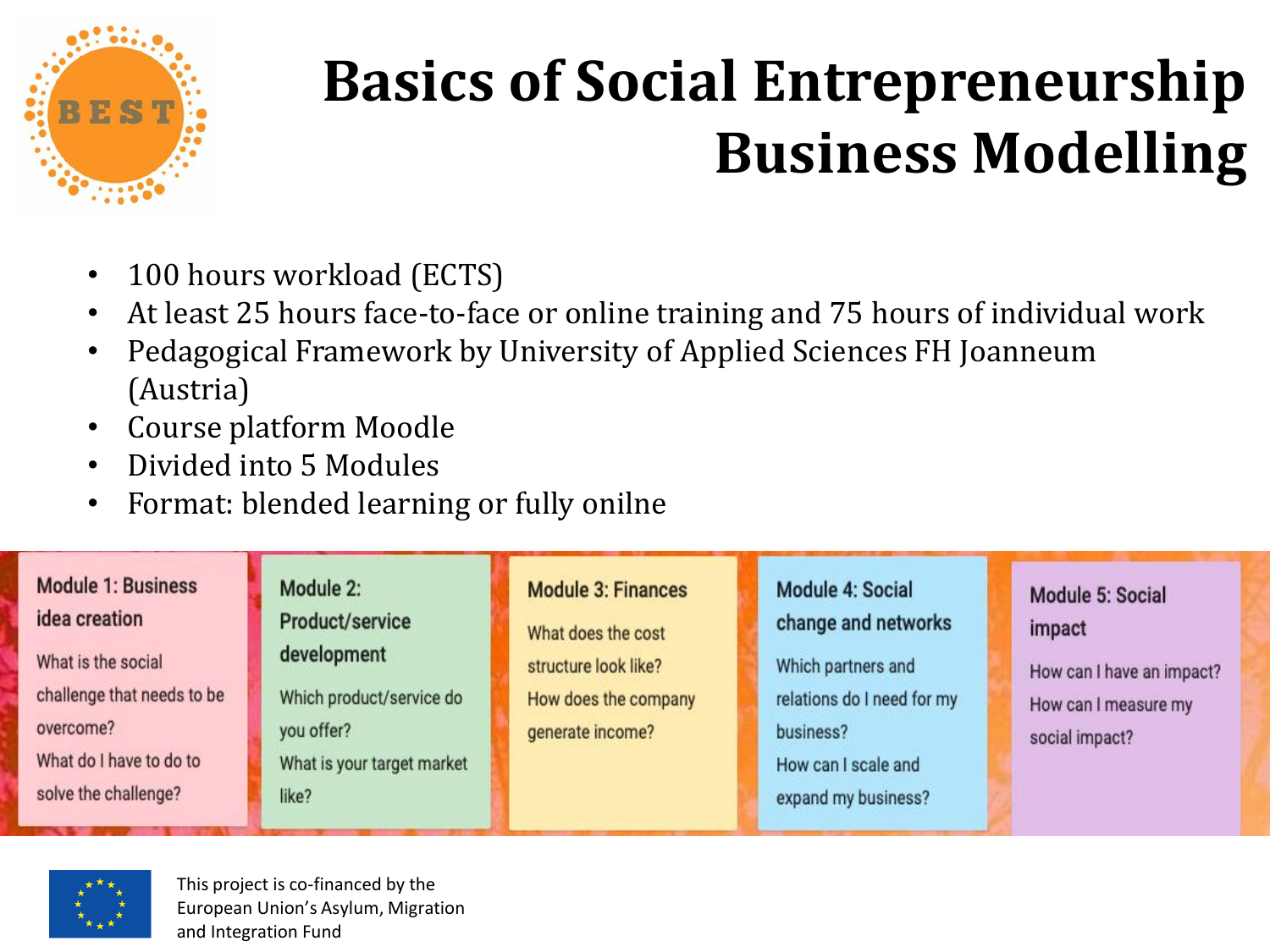### **The BEST courses**



**193 participants that finalized the courses (80% of registered participants)**

#### **16-45 years of age**

**4 different nationalities and 4 continents**

**15 courses in Austria, Slovenia, Italy and Croatia**

**24 participants are on the way to develop their projects/business**

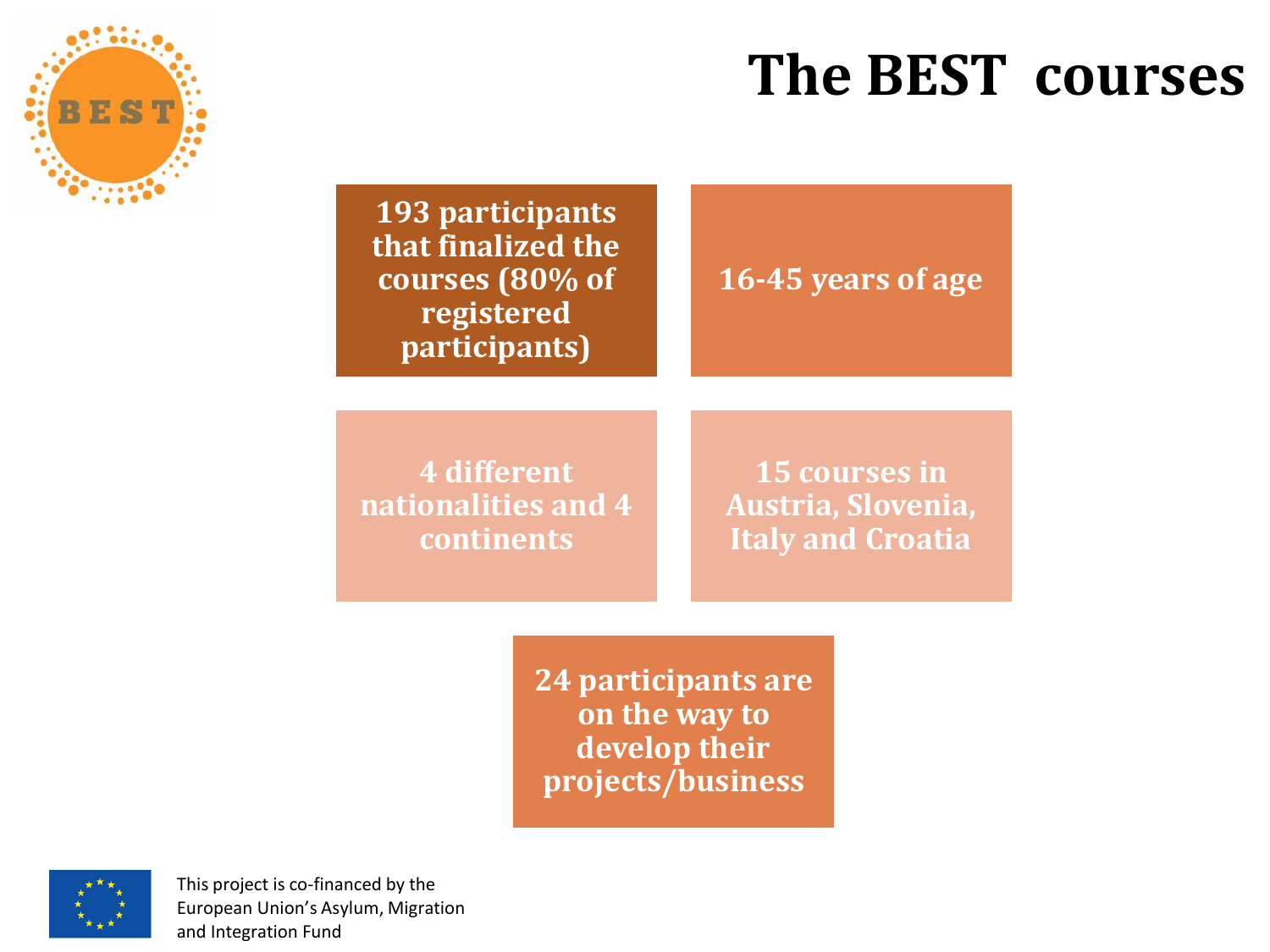

### **The BEST courses**

- Training materials are available on a special platform hosted by the University of Applied Sciences FH Joanneum in **English, German, Italian, Croatian, Slovene, Spanish & French**
- Compilation of 5 Modules plus additional materials such as Case Studies, quizzes, guidelines to open a company and further inspiring resources, forum to exchange with participants

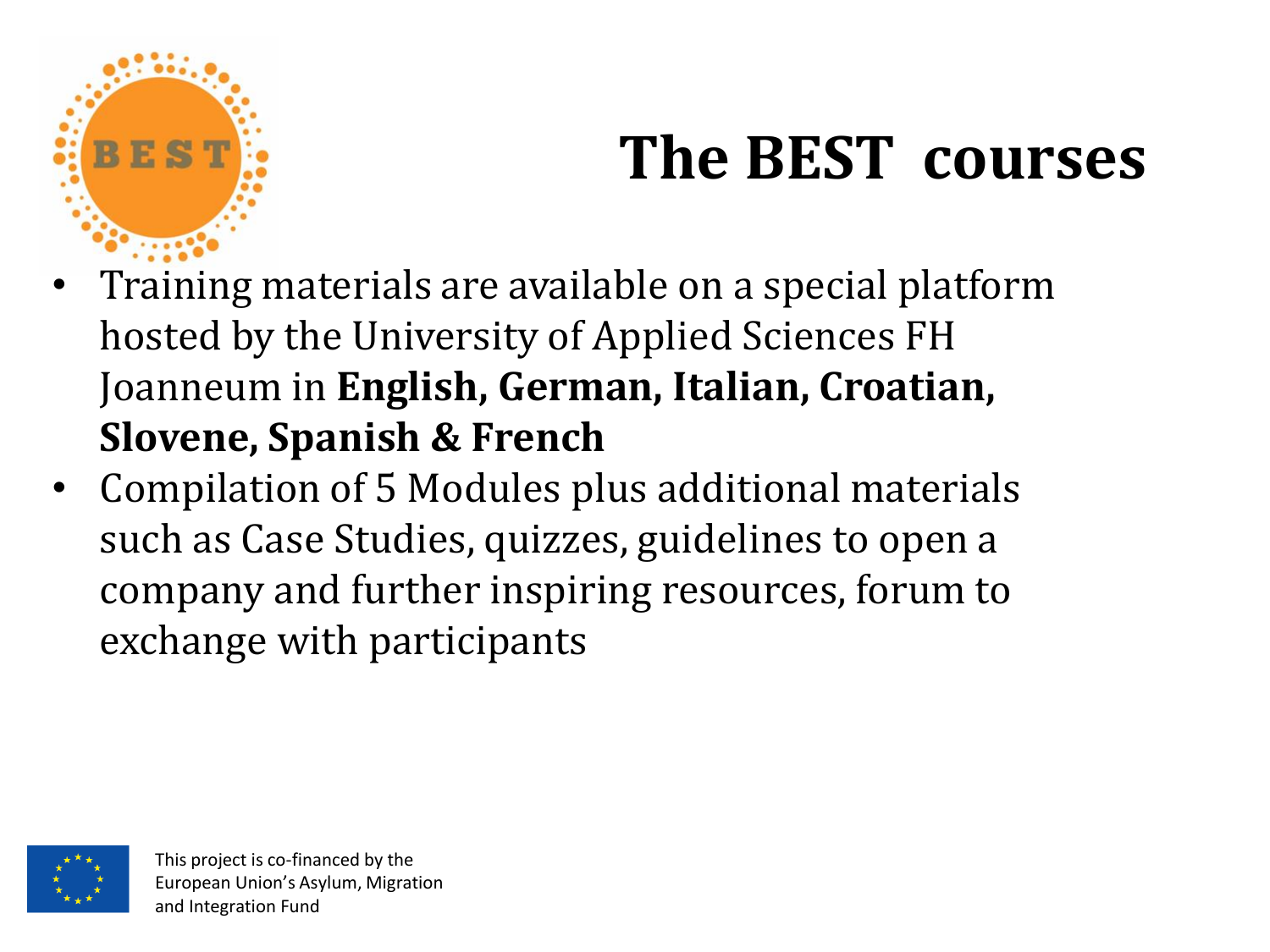

## **Handbook for train-thetrainer**

**AIM: -** equip multipliers to organize BEST courses to foster entrepreneurial skills of their target groups

#### **Through interactive events & settings…**

- Know how to use the different materials, (online) tools and exercises in order to facilitate BEST-courses with your target group
- Be empowered to implement interactive, non-formal trainings on the topic of Social Business Modelling based on the 5 BEST modules
- Have a specific plan how to organize and promote your courses based on a Canvas being able to generate positive impact in your environment and be a role-model for others!

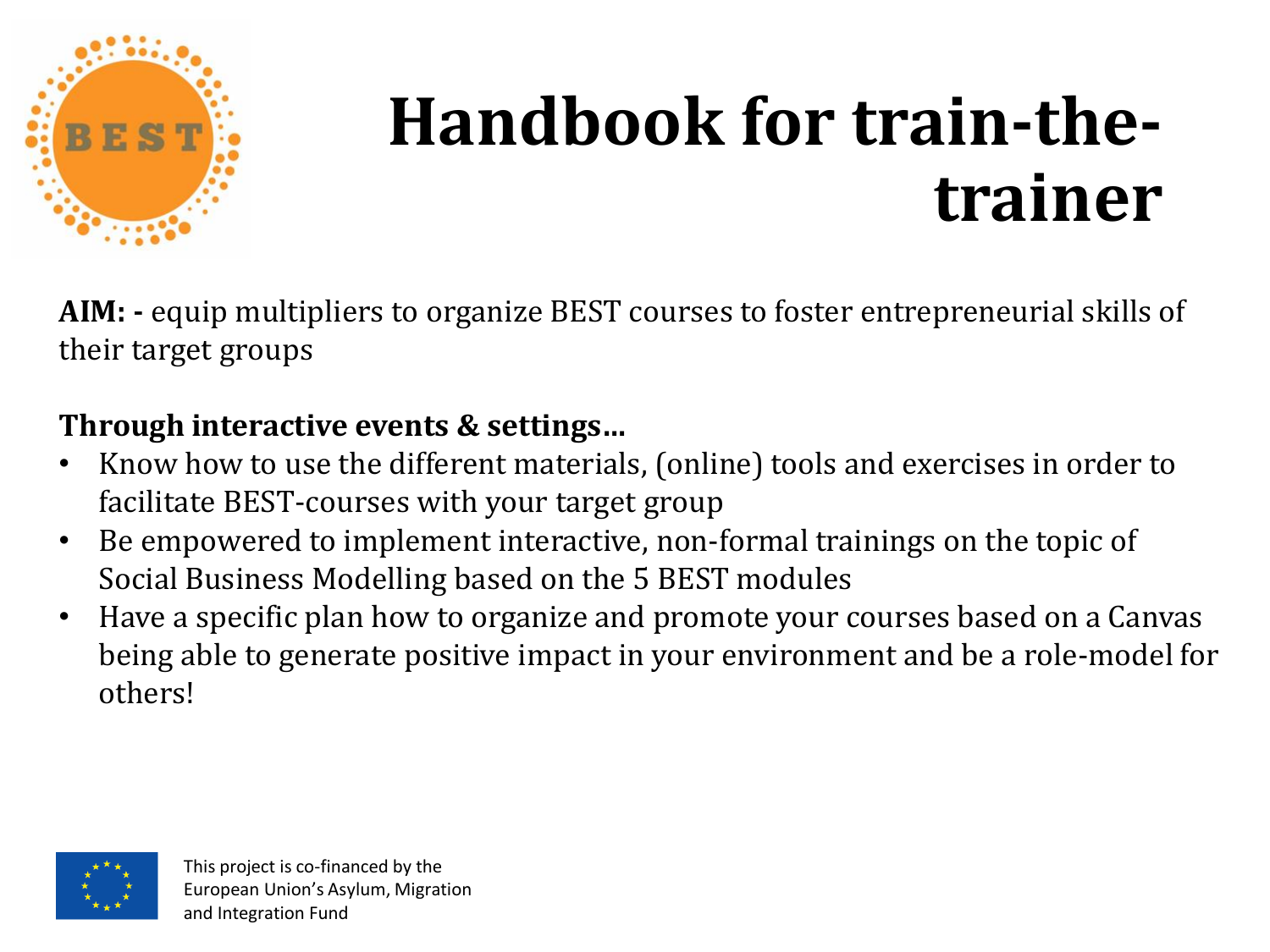

## **Handbook for train-thetrainer**

- **Content** 
	- Modules of the project
	- Suggested activities (also online activities)
	- Specific information on how to implement the BEST entrepreneurship courses
- Languages: English, German, Slovene, Croatian, Italian, French and Spanish

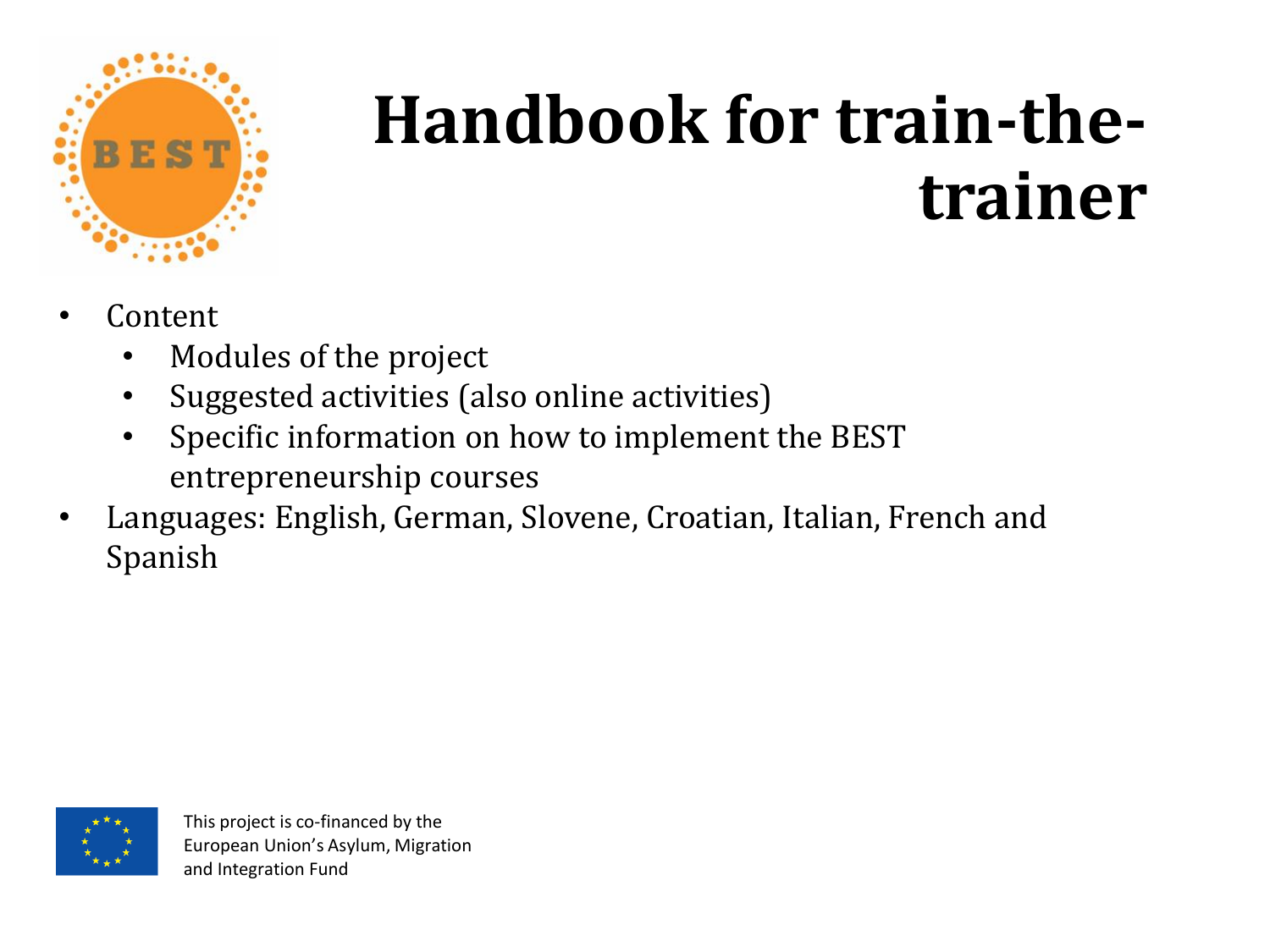

### **Train-the-trainer courses**

- Providing practical information on defining the target group and recruiting participants,
- Providing a BEST ToT competency framework, that details:
	- Knowledge that participants will acquire on the BEST methodology, skills that ToT participants will develop related to the organisation of a BEST training to third country nationals; the attitudes, that participants might incorporate with regard to BEST values
- offering templates (slides and materials, handbook, etc.) for the organisation of BEST courses in several languages
- Engage external partners and stakeholders in the BEST activities

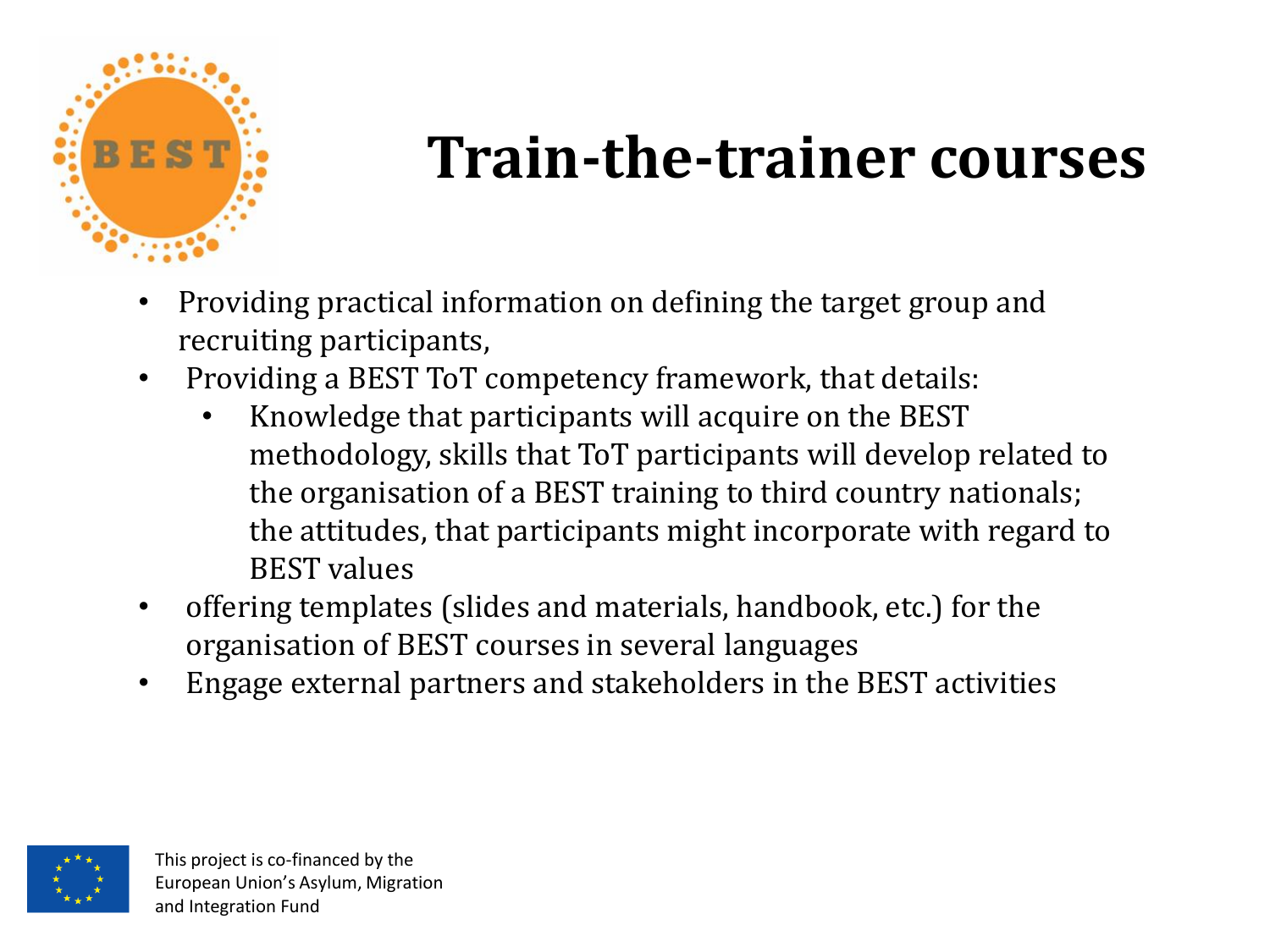

## **Impact**

#### **On Third-country nationals:**

- **Improved access to information** and basic services by their enhanced entrepreneurial & digital skills (reduced digital gap) and wider network as "door opener" to social business
- The migrant's **active participation in setting up entrepreneurial solutions** through co-creation and exchange of experiences with peers and local role models.

#### **On the stakeholders in (self-)employment sector:**

- **Increased capacity to deliver basic services** on the basis of equality and usercentered approach without leaving vulnerable groups behind,
- **Improved capacity to form inclusive policies** on the basis of awareness of the obstacles of vulnerable groups that enhance the quality of service for all users.

#### **On the local community and countries of settlement:**

- **More cohesive society**, which benefits from migrants' full contribution as social entrepreneurs with less people "falling behind"
- **Increased cooperation among the public and private sector** and among different levels of governance.